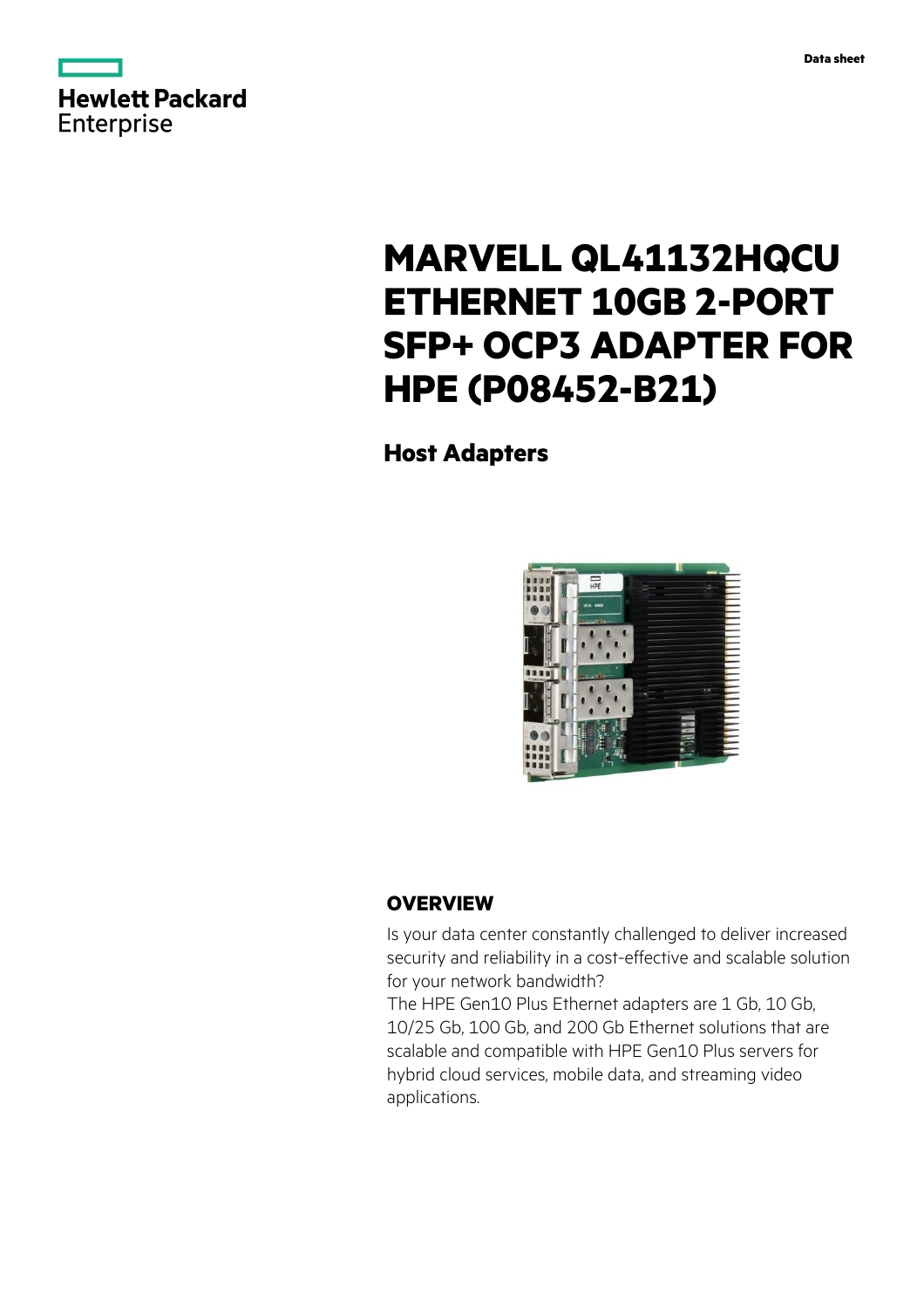Your server is the foundation of your data center, but it doesn't work alone. When one link in your component chain slows down, so does the rest of your operation. Keep your network and data flowing with a seamless ecosystem of HPE servers, networking adapters, transceivers, cables, and switches.

## **FEATURES**

#### **Better Performance**

HPE Gen10 Plus Ethernet adapters are engineered for an assortment of bandwidths and latency-sensitive applications.

The adapters reduce CPU utilization with support for a variety of I/O offloads including remote direct memory access (RDMA) and tunneling.

#### **Reliability and Security**

HPE Gen10 Plus Ethernet adapters authenticate updates for NICs, and help ensure that signed firmware is correct and trusted to reduce rogue firmware installation.

The adapters protect applications, data, and server infrastructure by authenticating digitally-signed firmware via a root-of-trust architecture.

# **Technical specifications Marvell QL41132HQCU Ethernet 10Gb 2-port SFP+ OCP3 Adapter for HPE**

| <b>Product Number</b> | P08452-B21  |
|-----------------------|-------------|
| Data rate             | 10 Gb       |
| <b>Bus type</b>       | PCIe Gen3x8 |
| <b>Form factor</b>    | OCP3.0      |